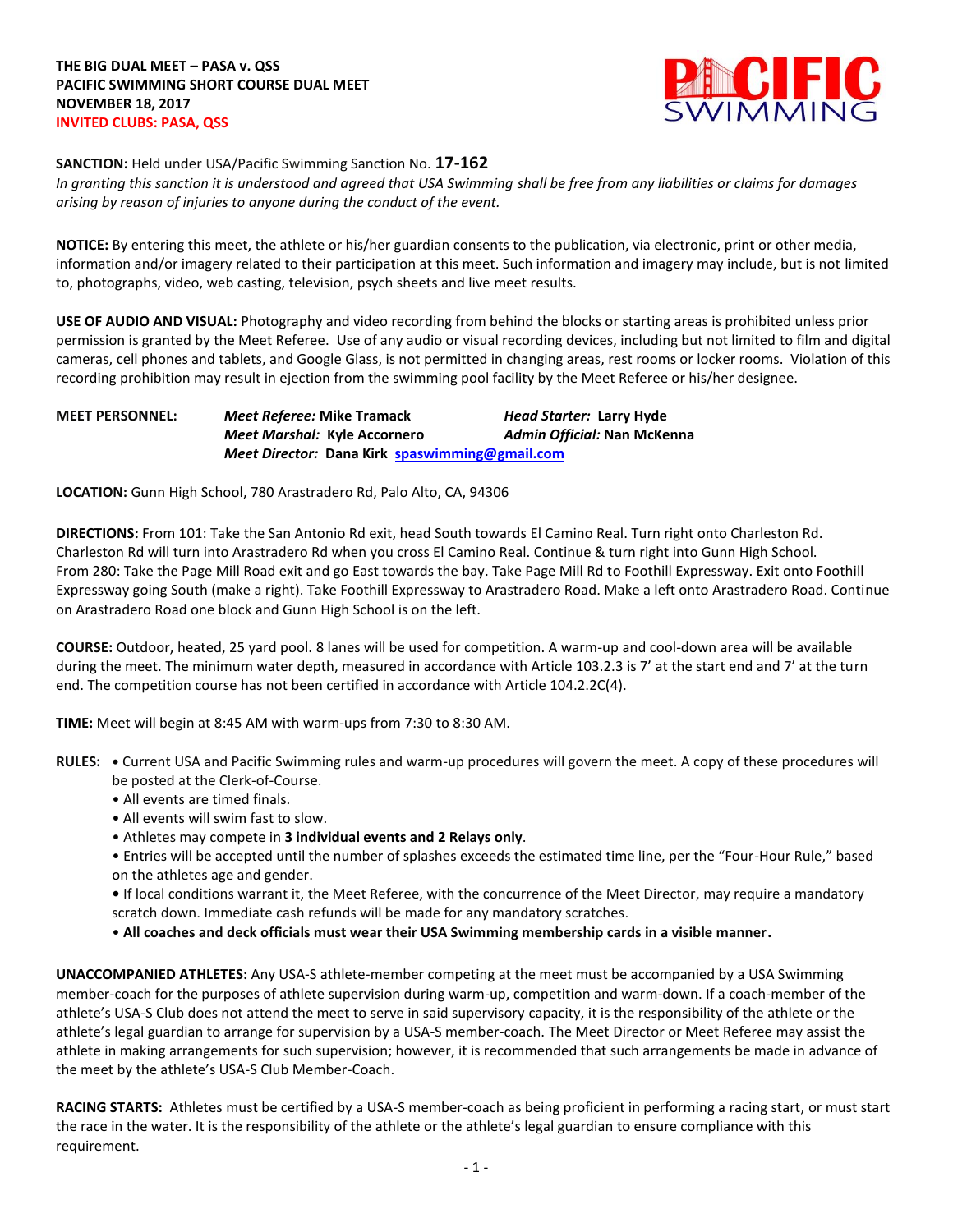**RESTRICTIONS:** • Smoking and the use of other tobacco products is prohibited on the pool deck, in the locker rooms, in spectator seating, on standing areas and in all areas used by athletes during the meet and during warm-up periods.

- Sale and use of alcoholic beverages is prohibited in all areas of the meet venue.
- No glass containers are allowed in the meet venue.
- No propane heater is permitted except for snack bar/meet operations.
- All shelters must be properly secured.
- Changing into or out of swimsuits other than in locker rooms or other designated areas is prohibited.

• Destructive devices, to include but not limited to, explosive devices and equipment, firearms (open or concealed), blades, knives, mace, stun guns and blunt objects are strictly prohibited in the swimming facility and its surrounding areas. If observed, the Meet Referee or his/her designee may ask that these devices be stored safely away from the public or removed from the facility. Noncompliance may result in the reporting to law enforcement authorities and ejection from the facility. Law enforcement officers (LEO) are exempt per applicable laws.

• Operation of a drone, or any other flying apparatus, is prohibited over the venue (pools, athlete/coach areas, spectator areas and open ceiling locker rooms) any time athletes, coaches, officials and/or spectators are present.

**ELIGIBILITY:** • Athletes must be current members of USA-S and enter their name and registration number on the meet entry card as they are shown on their Registration Card. If this is not done, it may be difficult to match the athlete with the registration and times database. The meet host will check all athlete registrations against the SWIMS database and if not found to be registered, the Meet Director shall accept the registration at the meet (a \$10 surcharge will be added to the regular registration fee). Duplicate registrations will be refunded by mail.

• Entry times submitted for this meet will be checked against a computer database and may be changed in accordance with Pacific Swimming Entry Time Verification Procedures.

• Disabled athletes are welcome to attend this meet and should contact the Meet Director or Meet Referee regarding any special accommodations on entry times and seeding per Pacific Swimming policy.

- Athletes must be between the ages of 11 and 18 to compete.
- The athlete's age will be the age of the athlete on the first day of the meet.

• Athletes must be a member of PASA or QSS. Athletes who are unattached but participating with QSS or PASA are eligible to compete.

**ENTRY FEES:** \$30 per athlete. One check must be made by the visiting team payable to the host club. Checks must be hand delivered to the meet director on the day of the meet.

**ENTRIES:** An sd3 entry file must be submitted by Thursday, November 9<sup>th</sup>, 2017. Request a confirmation of receipt to ensure delivery of the email and file. Send meet entry file to the meet director.

## **Make check payable to**: **DBA-DKS**

**E-Mail entries to**: **Meet Director – [spaswimming@gmail.com](mailto:spaswimming@gmail.com)**

**CHECK-IN:** All sessions will be pre-seeded.

**SCRATCHES:** Any athletes not reporting for or competing in an individual timed final event that they have entered shall not be penalized.

## **AWARDS:** None.

**ADMISSION:** Free. A program will not be available. Heat Sheets may be available electronically and should be printed before the meet.

**SNACK BAR & HOSPITALITY:** A snack bar may be available throughout the competition. Coaches and working deck officials will be provided lunch. Hospitality will serve refreshments to deck officials, marshals, and coaches.

**MISCELLANEOUS:** No overnight parking is allowed. Facilities will not be provided after meet hours. Each club is required to provide timers. Meet director will email timer/lane assignments to each club prior to the meet.